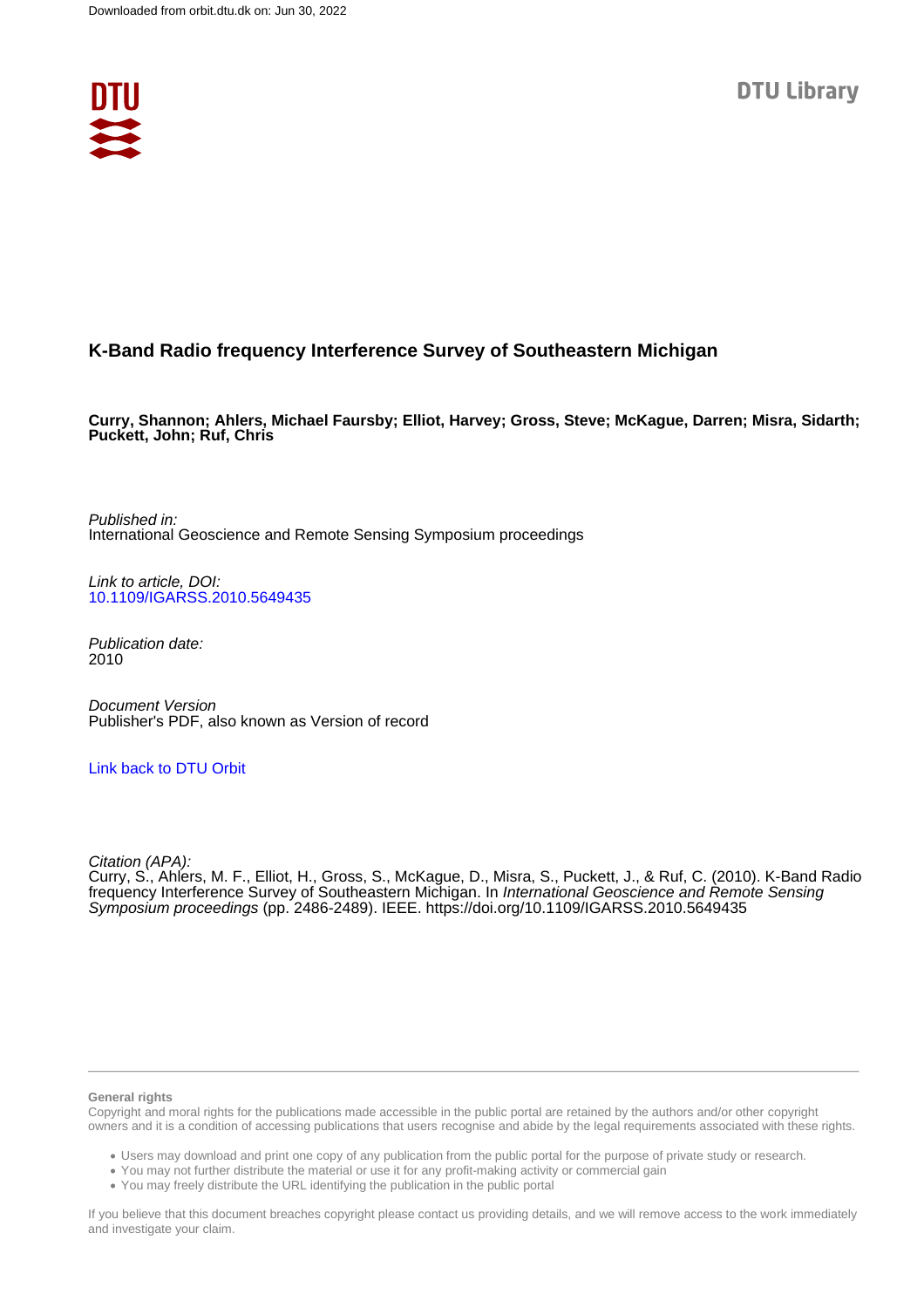# **K-BAND RADIO FREQUENCY INTERFERENCE SURVEY OF SOUTHEASTERN MICHIGAN**

Shannon Curry<sup>1</sup>, Michael Ahlers<sup>2</sup>, Harvey Elliot<sup>1</sup>, Steve Gross<sup>1</sup>, Darren McKague<sup>1</sup>, Sidarth Misra<sup>1</sup>, John Puckett<sup>1</sup>, Chris Ruf<sup>1</sup>

<sup>1</sup>University of Michigan 2455 Hayward St. Ann Arbor, MI 48109-2143 USA cruf@umich.edu

*Abstract –* **The Radio frequency Interference Survey of Earth (RISE) is a new type of instrument used to survey and characterize the presence of Radio Frequency Interference (RFI) that can affect microwave radiometers. It consists of a combined microwave radiometer and kurtosis spectrometer with broad frequency coverage and high temporal and spectral resolution. A K-Band airborne version has been built and flown across southeast Michigan. A kurtosis detector is included in RISE to reliably detect the presence of RFI, even at very low levels, and to aid in its characterization. A radiometer is included to measure the impact of the RFI on observed brightness temperature.** 

#### *Keywords-***microwave radiometer, radio frequency interference**

### I. INTRODUCTION

Evidence of RFI has been identified at C-band and at Xband by the Advanced Microwave Scanning Radiometer (AMSR-E) ((e.g. Li et al., 2004) as well as WindSat. Additionally, AMSR-E has shown that K-band measurements are susceptible to RFI which are believed to be generated by both ground-based sources as well as the reflection by the earth's surface of signals from geostationary telecommunication satellites (e.g. Li et al., 2004; Li et al., 2006). In particular, observed RFI centered at 18.7 GHz by AMSR-E and WindSat has significantly increased in 2008-2009 from 2005-2006 measurements. The RISE aircraft mission, operating over 18.7-19.3 GHz, will evaluate the K-band RFI environment in order to assess the optimal passband.

Section II will present an overview of the RISE radiometer hardware, followed by a description of the

<sup>2</sup>DTU Space Technical University of Denmark Orsteds Plads, Bldg. 348 DK 2800 Kgs. Lyngby, DENMARK

execution of the RISE flight campaign in Section III. A discussion of the RISE measurements and analysis will follow in Section IV. Finally, conclusions regarding the K-Band RFI environment over south-east Michigan will be discussed.

#### II. INSTRUMENT DESCRIPTION

The RISE spectrometer, built in collaboration with the Danish Technical University, is a total-power radiometer with a stepped local oscillator (LO) and a digital backend. A block diagram of the spectrometer is shown in Fig. 1. The spectrometer operates from 18.7 to 19.3 GHz with a spectral resolution of 3.28MHz and a 200 ms integration time. The initial signal is fed to the radiometer through a horn antenna followed by the calibration switch, which alternates from the antenna to the warm load or the cold FET. The warm and cold loads track the stability of the radiometer and serve as calibration points for the raw second moment antenna counts. The horn antenna has a beamwidth of 20° giving it a spatial resolution of approximately 1 km at an altitude of 8500 ft (typical altitude for RISE flight).

There are 16 stepped LO frequencies covering 18.7-19.3 GHz. The sequencing of radiometer measurement is shown in Fig. 2. The calibration switches to the cold FET, stepping through all 16 LO frequencies and then switches to sampling through the antenna the same way. It then repeats this process by switching from the antenna to the warm load and then switching back to the antenna, stepping through all LO frequencies. The RISE digital back-end consists of a X bit Y Gsamples/sample ADC followed by a Xilinix Z FPGA clocked at A MHz. Digital subbanding occurs in the FPGA over 16 subbands. The FGPA measures higher order moments including the second moment which is proportional to power, and the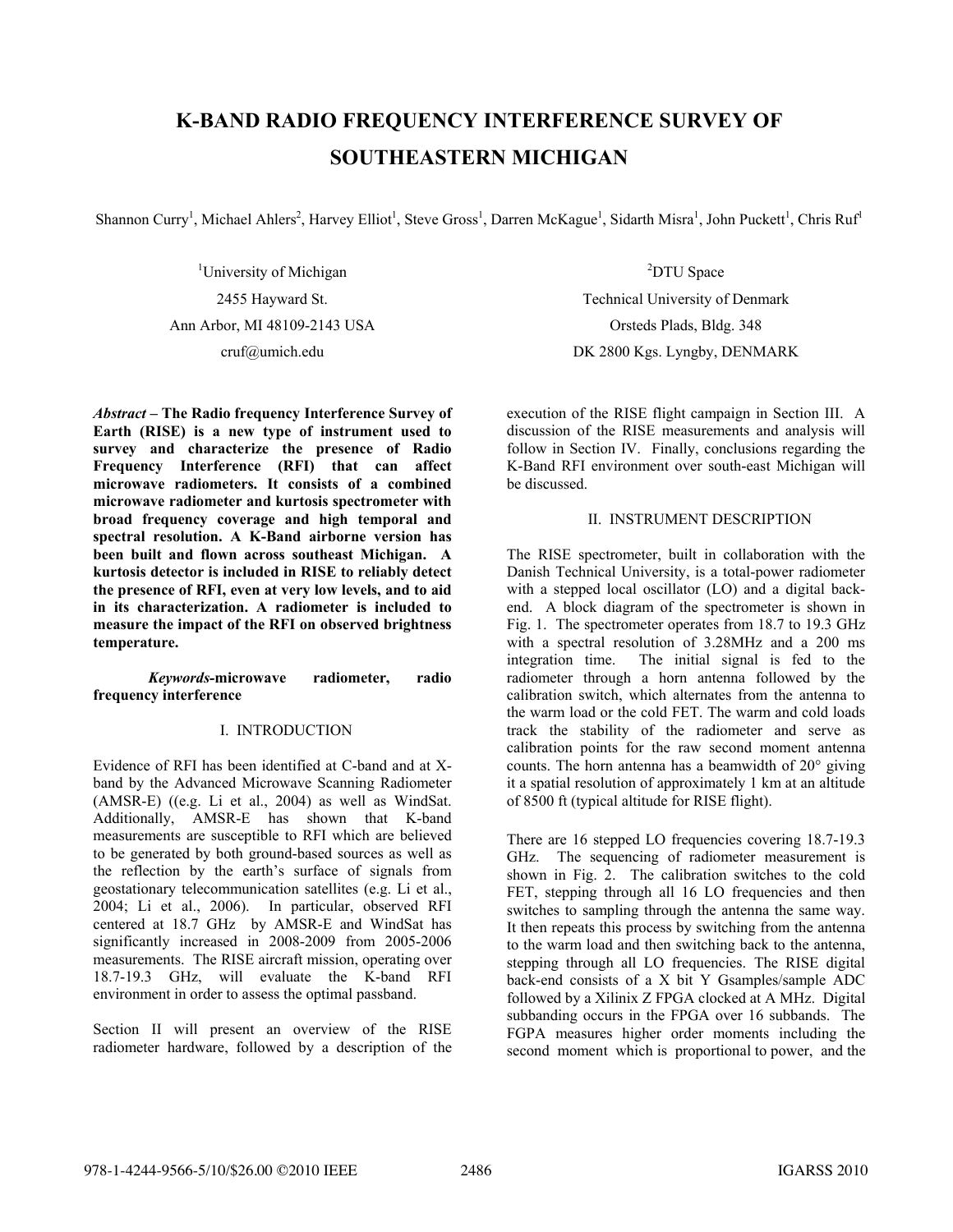

**Figure 1: RISE functional block diagram \_\_\_\_\_\_\_\_\_\_\_\_\_\_\_\_\_\_\_\_\_\_\_\_\_\_\_\_\_\_\_\_\_\_\_\_\_\_\_\_\_\_\_\_\_\_\_\_\_\_\_\_\_\_\_\_\_\_\_\_\_\_\_\_\_\_\_\_\_\_\_\_\_\_\_\_\_\_\_\_\_\_\_\_** 

For a single TM data file (i.e. one loop through the Microcode Control Program), the timing looks like:



fourth moment which with the second is used to compute the kurtosis of the signal. The kurtosis (K) of a signal is defined by the fourth central moment divided by the square of the second central moment (e.g. Ruf et al., 2006):

$$
K = \frac{m_4}{m_2^2} \tag{1}
$$

where  $m_n = \langle (v - \langle v \rangle)^n \rangle$  with *v* defined by the predetected

voltage.

#### III. FLIGHT CAMPAIGN

The RISE aircraft mission specifically targeted RFI due to telecommunication satellites operating at K-band. The incidence angle of the antenna was adjusted to view specular reflection from the DirecTV satellite located in Geoshynchronous with a sub-satellite point at around 100 degrees West longitude. Given the latitude  $(\sim X \text{ deg})$  and longitude ( $\sim$  Y deg) of the RISE flights and the curvature of the Earth, the required incidence angle is approximately 52 deg with the antenna pointing 23 deg (?) aft when the plane is flying due East. The RISE aircraft mission flew November 6th, 2009 on a Cessna 172 over Southeastern Michigan and along the Northern coast of Lake Huron (see Fig. 3).



**Figure 3: RISE Flight**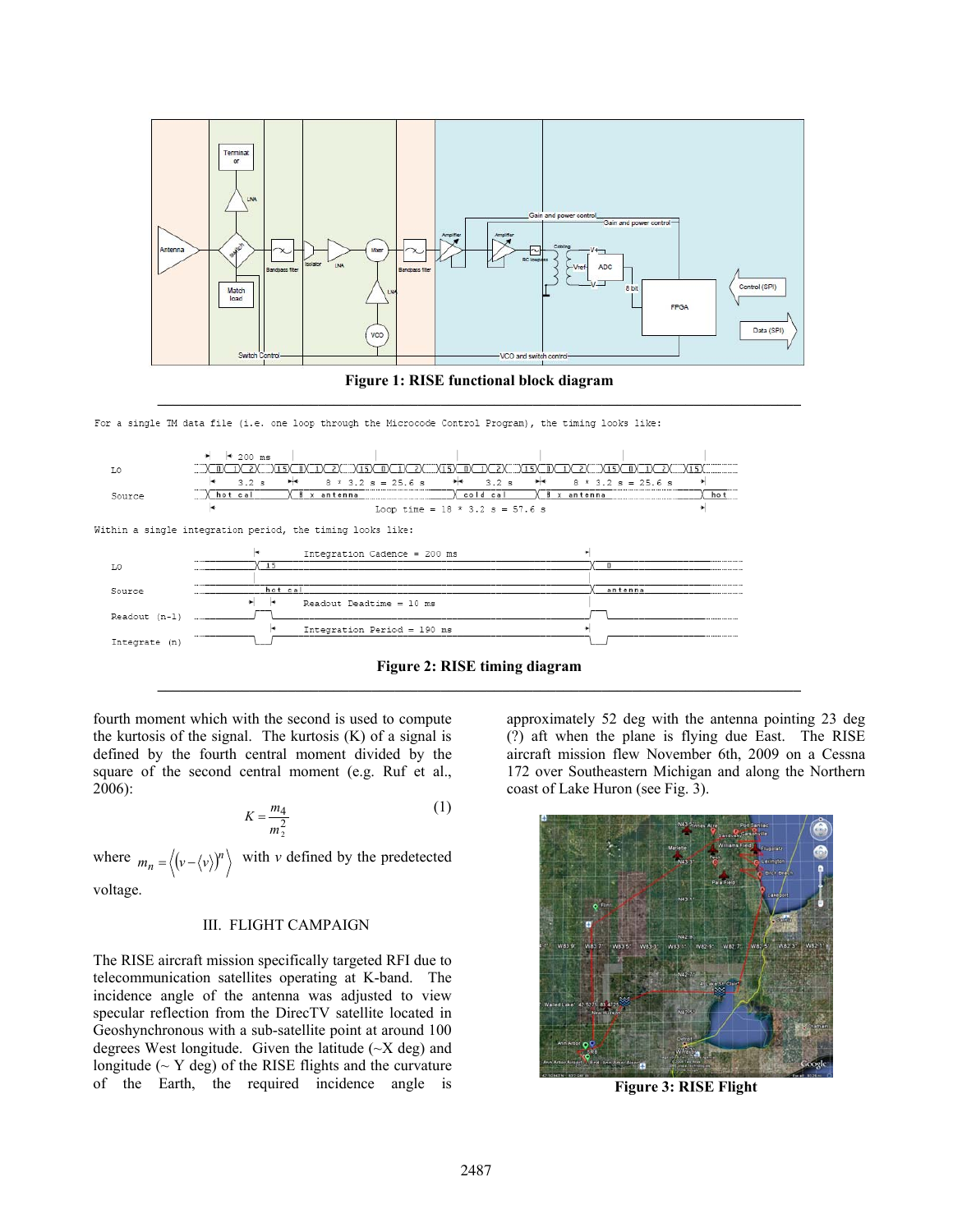

Water crossings over Lake St. Clair and Lake Huron were used for brightness temperature (TB) calibration. Additional landmarks were selected for their diversity in surface topography. An RFI beacon was also installed above the Space Physics Research Building at the University of Michigan. It generated a continuous wave signal corresponding to a brightness temperature (TB) of XX at 19.0 GHz as observed by RISE. .

#### IV. DATA ANALYSIS

Water crossings during the flight were noted to verify the geolocation of the antenna footprint. As seen in Fig. 4, the water crossings, corresponding to the raster scans made over the western coast of Lake Huron, are sharply defined as a marked decrease in 2nd moment counts. Calibration of antenna temperatures was accomplished using the internal hot and cold loads as well as the water



**Figure 5: Calibrated Brightness Temperature(K) for the RISE mission, subband 8** 

crossings assuming a linear relationship between raw radiometer second moment counts and TB. For freshwater at a temperature of 8.3 C, the expected V-Pol brightness temperature at 19.0 GHz (V-pol) would be 163.2 K (e.g. Klein et al., 1977). These antenna temperatures were converted to main beam TBs assuming a mainbeam efficiency of 83% and a side-lobe effective radiating temperature of X.

RFI was observed over the Ann Arbor airport, the RFI beacon, Flint, MI and at lower levels over the western coast of Lake Huron. The Ann Arbor airport shows the highest range of pulsed RFI (Figure 6a) where kurtosis is above 3 in the first two minutes of the flight. The beacon clearly shows the CW generated signal, where the kurtosis is below 3 as also seen in Figure 6a. Over different LO frequencies, the kurtosis varies as seen in Figure 6b and 6c.



**Figure 6: a) The initial minutes of the RISE flight**